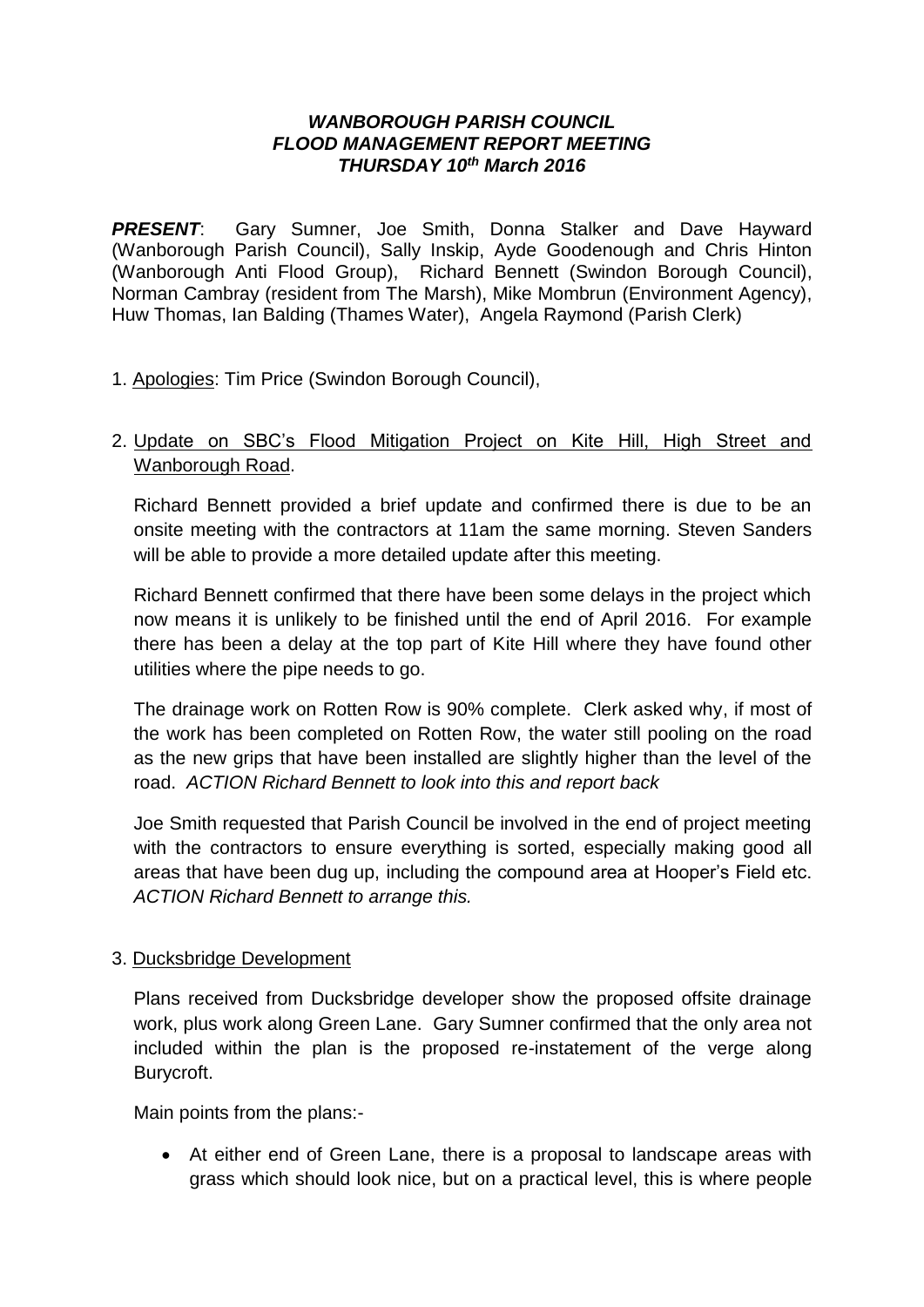park and it also allows additional space at The Marsh end for vehicles to pass.

- Concern was raised about other ditches past Sharpes Farm that haven't been cleared.
- The size of the pipe and culvert next to Sally Inskip's property was discussed and Richard Bennett confirmed that he felt the capacity of 2 x 225mm pipes would be the same as a 1 x 300mm pipe.

## 4. Ditch clearance along The Marsh/Burycroft

Following on from the previous agenda item, with the additional work being carried out as part of the Ducksbridge off site drainage work there is concern that other drains and ditches have not been cleared along The Marsh.

Richard Bennett confirmed that he will be carrying out further investigation work along The Marsh, and hopefully there will be further funding to sort out these outstanding areas. Joe Smith confirmed that he would be happy to meet with him as he has quite a lot of knowledge about the problems in the area. *ACTION Richard Bennett to arrange meeting onsite to discuss outstanding drainage at The Marsh via Clerk*

Chris Hinton asked what is being done to prevent the water all ending up at her property. Donna Stalker stated that the ditches are all cleared by her property, however she is unable to hold all the water. The ditches from the Lyden Brook and the Lyden Brook itself need to be sorted. A discussion took place about the capacity of the Lyden Brook. Mike Mombrun confirmed that due to the rural location of the Lyden Brook, it will be classed as low risk, so therefore there is no planned maintenance for the Lyden Brook. Mike Mombrun confirmed that landowners are responsible for clearing the Brook where is runs through their land, however enforcement is difficult as SBC have no powers for enforcement, plus landowners need to apply for a licence from the EA to allow them to carry out any work on the Brook.

Dave Hayward asked if the installation of the new Pumping Station at Moorleaze, which could be susceptible to flooding would help increase the status in getting something done on the Lyden Brook. Huw Thomas stated that the pumping station is flood neutral and therefore will not increase the flood issue within the area. Mike Mombrun confirmed that this would not make a difference.

## 5. Green Lane

This has already been discussed as part of the Ducksbridge application.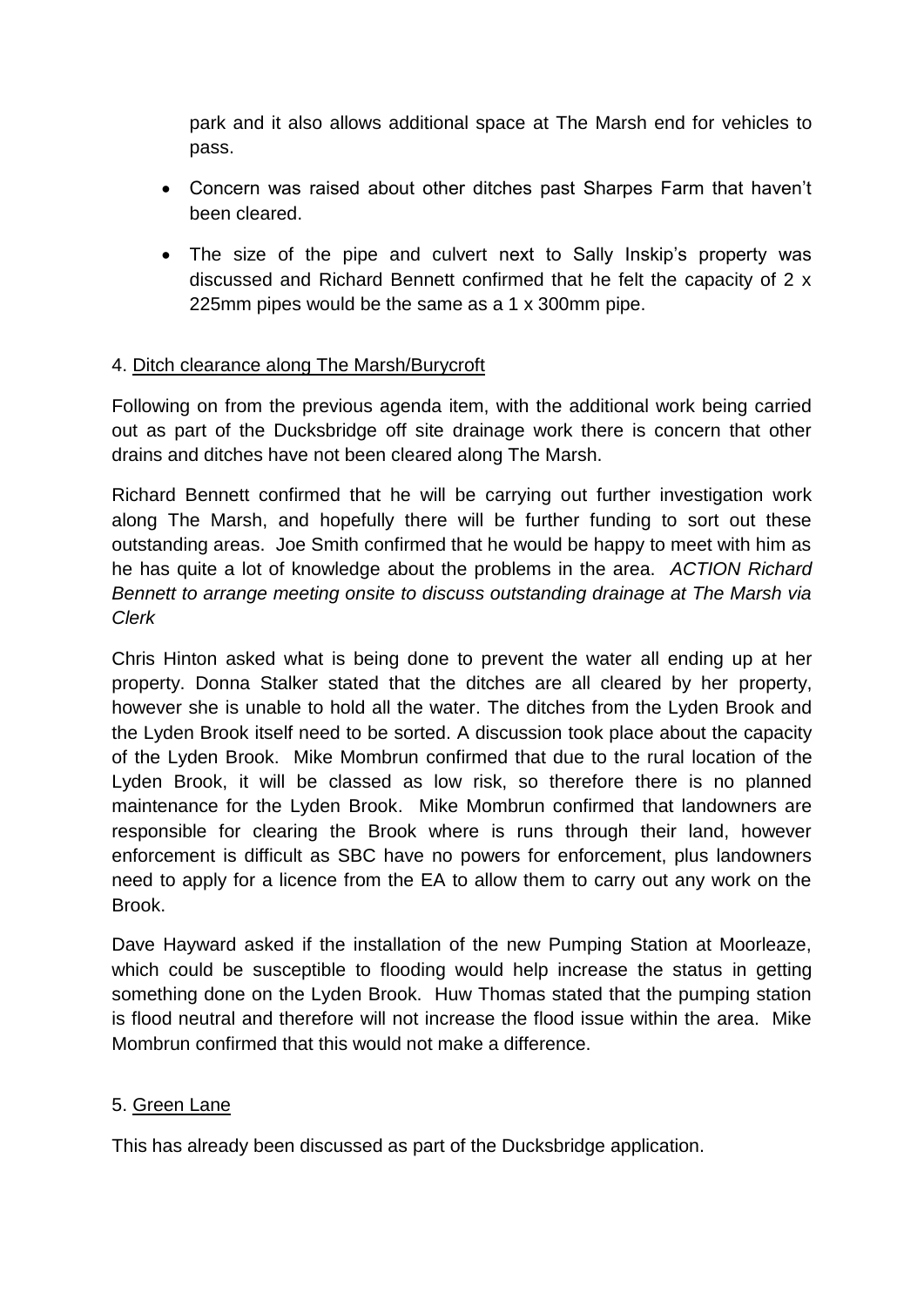### 6. Stanley Close Development

The outstanding drainage work at Stanley Close is now being dealt with by Planning Enforcement. Richard Bennett confirmed that Janet Busby (SBC Planning) is due to meet with Taylor Wimpey and will update Parish Council after that meeting.

Concern was raised about whether what is being proposed will actually work. Richard Bennett confirmed that he was not involved in the original plans for this scheme but is concerned about the additional water from Church Road being directed down this ditch and what impact it will have further down the hill.

Dave Hayward asked whether Church Road is another area that should be investigated. He stated that this is something that was highlighted within the Flood Report and maybe if water can be stopped at this point it might help further down. *ACTION Richard Bennett will ask if this is something that SBC can look at*.

### 7. New Eastern Villages

#### SBC Flood management strategy

Richard Bennett confirmed that he is currently looking at all the feedback from the consultation of SBC's Flood Management Strategy with the aim of producing a revised document.

#### Water and Waste capacity

A discussion took place about the water capacity available to serve the NEV. Huw Thomas confirmed that the pipe that is currently being installed is solely for the purpose of supplying water to the current houses within Swindon and there is no additional capacity for the NEV.

Gary Sumner asked what is being done to plan for the additional water supply to serve the NEV and what will Thames Water need to do to meet this requirement. Huw Thomas confirmed that the developers would need to discuss their requirements with Thames Water. He also confirmed that a new pipe from Blunsdon would need to be installed to supply water to the NEV and the timescale for this would be years. Huw Thomas confirmed that there isn't so much of a problem with waste as they currently have some capacity available.

Gary Sumner asked if Thames Water could supply details of the current status for all the current applications that have been submitted for the NEV, i.e. The Hub, Rowborough, Lotmead and Redlands. *ACTION Huw Thomas to provide Parish Council with details of the current status for water supply for the NEV live planning applications*